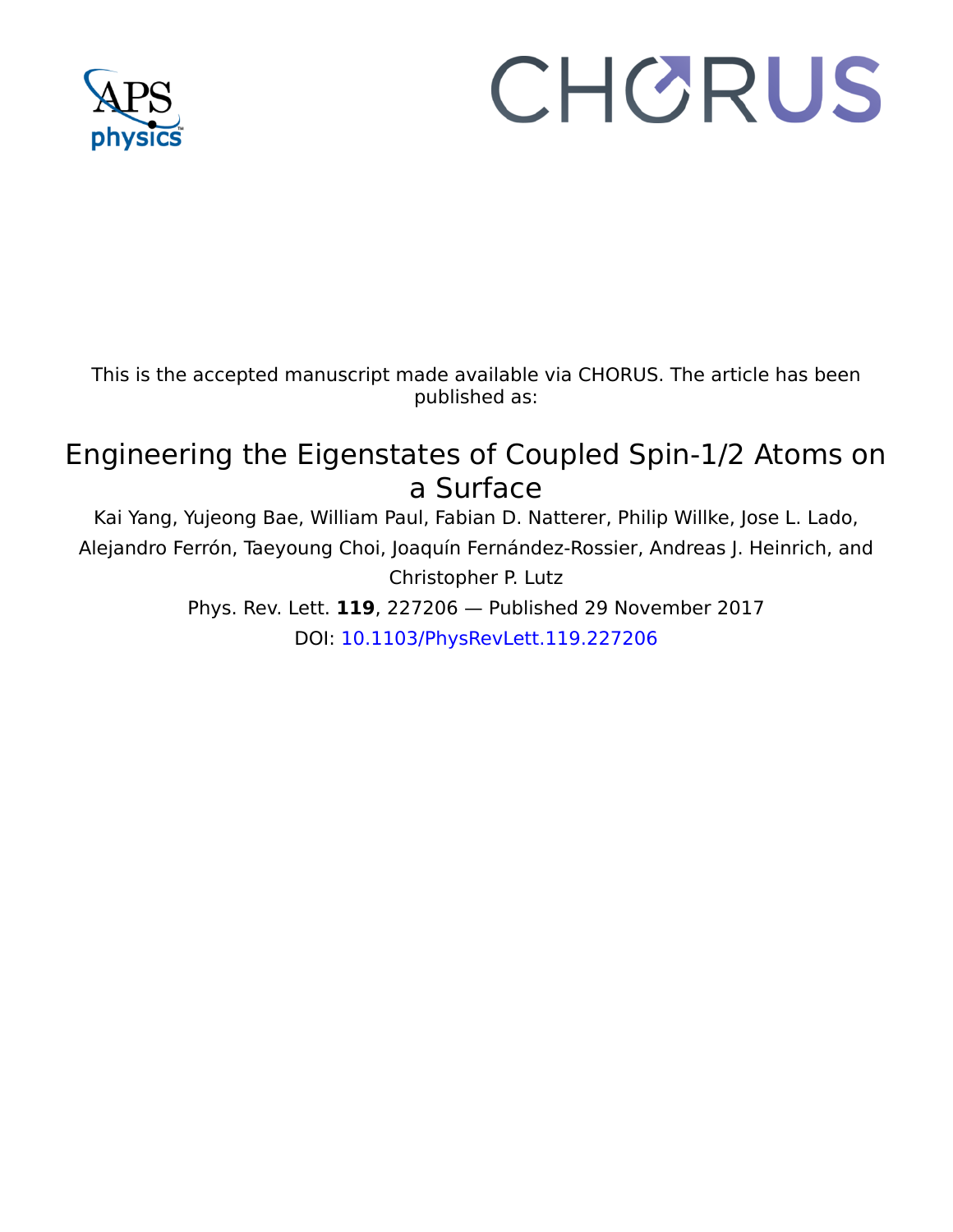## **Engineering the eigenstates of coupled spin-1/2 atoms on a surface**

Kai Yang<sup>1</sup>, Yujeong Bae<sup>1,2,3</sup>, William Paul<sup>1</sup>, Fabian D. Natterer<sup>1,4</sup>, Philip Willke<sup>1,2,3</sup>, Jose L. Lado<sup>5</sup>, Alejandro Ferrón<sup>6</sup>, Taeyoung Choi<sup>2,3</sup>, Joaquín Fernández-Rossier<sup>5,7</sup>, Andreas J. Heinrich<sup>2,3,\*</sup>, and Christopher P. Lutz1,\*

<sup>1</sup>IBM Almaden Research Center, San Jose, CA 95120, USA<br><sup>2</sup>Center for Quantum Nanoscience, Institute for Basic Science (IBS), Seoul 03760, Republic of Korea

<sup>3</sup>Department of Physics, Ewha Womans University, Seoul 03760, Republic of Korea<br><sup>4</sup>Institute of Physics, École Polytechnique Fédérale de Lausanne, CH-1015 Lausanne, Switzerland<br><sup>5</sup>QuantaLab, International Iberian Nanotech Portugal

6Instituto de Modelado e Innovación Tecnológica (CONICET-UNNE), and Facultad de Ciencias Exactas, Naturales y Agrimensura, Universidad Nacional del Nordeste, Avenida Libertad 5400, W3404AAS Corrientes, Argentina<br>7Departamento de Física Aplicada, Universidad de Alicante, San Vicente del Raspeig 03690, Spain

\* Corresponding authors: A.J.H. (heinrich.andreas@qns.science) and C.P.L. (cplutz@us.ibm.com)

**Abstract:** Quantum spin networks having engineered geometries and interactions are eagerly pursued for quantum simulation and access to emergent quantum phenomena such as spin liquids. Spin-1/2 centers are particularly desirable because they readily manifest coherent quantum fluctuations. Here we introduce a controllable spin-1/2 architecture consisting of titanium atoms on a magnesium oxide surface. We tailor the spin interactions by atomic-precision positioning using a scanning tunneling microscope (STM), and subsequently perform electron spin resonance (ESR) on individual atoms to drive transitions into and out of quantum eigenstates of the coupled-spin system. Interactions between the atoms are mapped over a range of distances extending from highly anisotropic dipole coupling, to strong exchange coupling. The local magnetic field of the magnetic STM tip serves to precisely tune the superposition states of a pair of spins. The precise control of the spin-spin interactions and ability to probe the states of the coupled-spin network by addressing individual spins will enable exploration of quantum many-body systems based on networks of spin-1/2 atoms on surfaces.

Building networks of spin-1/2 objects with adjustable interactions represents a versatile approach for quantum simulation of model Hamiltonians [1, 2] because it provides direct experimental access to quantum emergent phenomena, such as topologically generated gapped excitations [3], spin liquids [4] and anyon excitations [5]. However, the precise control of spin interactions and integration beyond a few spins, while maintaining the ability to address individual spins**,** remains notoriously challenging [6]. Atomically engineered spin networks on surfaces, such as coupled atomic dimers, chains [7, 8], ladders [9] and arrays [10], provide a bottom-up realization of tailored spin systems, by using STM to position and address individual atoms [9, 11]. Atoms with large spin *S* generally exhibit strong magnetocrystalline anisotropy that results in Ising-like interactions [4, 12]. In contrast, quantum fluctuations scale in proportion to 1/*S*, so they are maximal for the smallest possible spin,  $S = 1/2$  [4].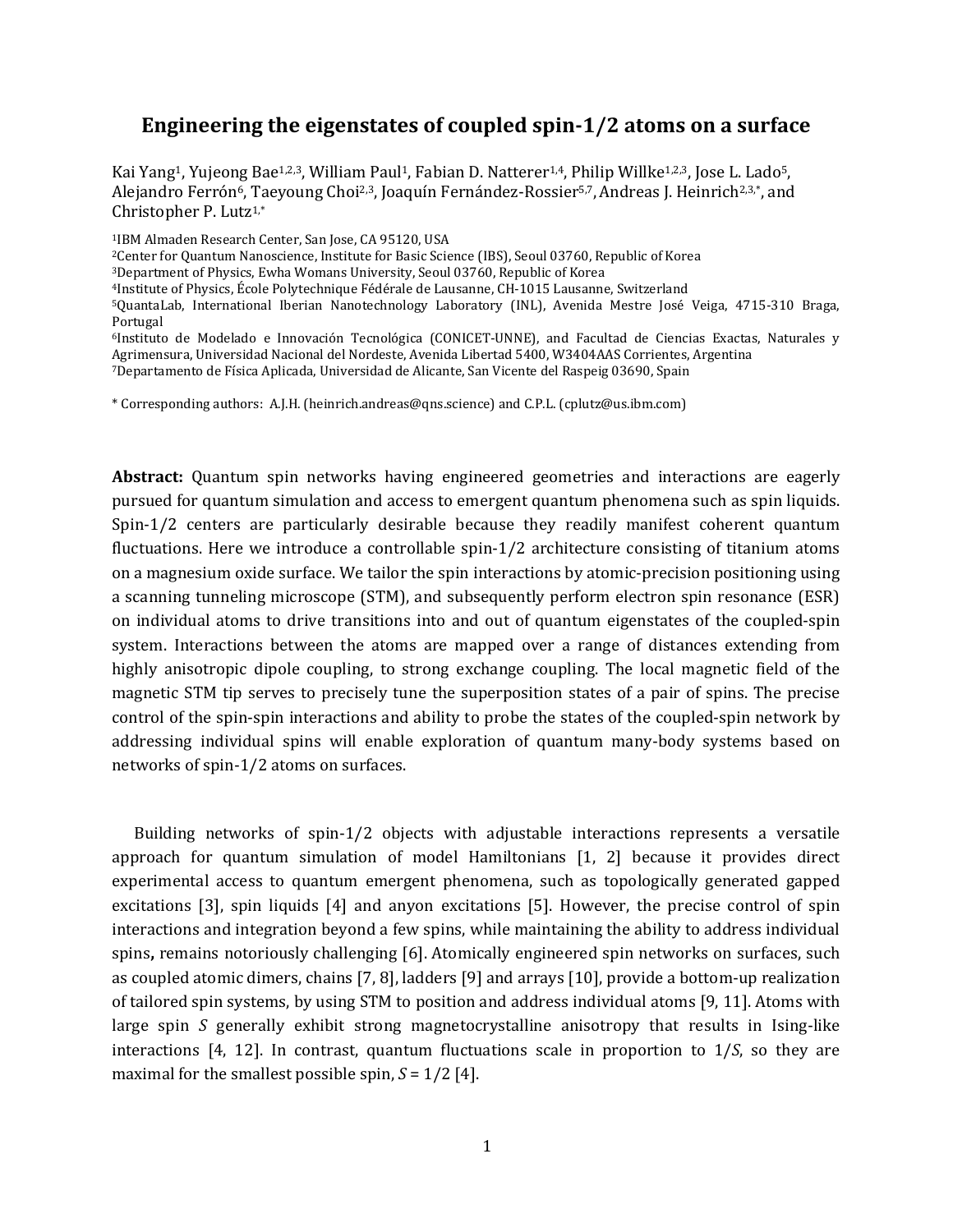Spins interact via exchange and dipolar interactions. At the scale of a few coupled spins, shortrange exchange coupling can give rise to magnetic ordering such as magnetic bistability [9, 13] and quantum many-body states [7, 14]. Using STM, exchange interactions have been determined by tunneling spectroscopy [7, 15], magnetization curves [10, 16] and relaxation times [17]. The recent introduction of single-atom ESR [18] increased the energy sensitivity sufficiently to allow measurements of the relatively weak, long-range dipolar interactions between high-spin magnetic atoms on a surface [12, 19].

Here we use Ti atoms adsorbed on an MgO film to realize a versatile spin-1/2 system. By combining STM with ESR, we demonstrate the ability to engineer the eigenstates and probe the quantum states of individual and pairs of Ti spins, the building blocks for simulating quantum magnetism. We control the spin-spin interactions, as well as the local magnetic field applied on individual spins, to tune the superpositions that form the eigenstates.



FIG. 1. ESR of a single Ti atom on MgO. (a) Schematic of the measurement set-up showing an STM image of a hydrogenated Ti atom on bilayer MgO on Ag (001), and a magnetic tip. The black arrows indicate the orientations of the magnetic moments. A radio-frequency voltage is applied to drive ESR of Ti. (b) Left panels: ball model of hydrogenated Ti on MgO, and calculated spin density. Right panel: schematic of the orbital occupancy of the  $3d<sup>1</sup>$  configuration. (c) ESR spectrum of single Ti atom. The peak is fitted to an asymmetric Lorentzian (equation (S1)) ( $V = 50$  mV,  $I = 10$  pA,  $V_{RF} = 18$  mV,  $T = 1.2$  K).

Our experiment [Fig. 1(a)] employs a bilayer MgO film grown on Ag(001) [20] in order to decouple the Ti spins from the metal substrate. The Ti atoms adsorb at oxygen-top sites, where they have  $S = 1/2$ , as determined by tunneling spectroscopy [Fig. S3] and ESR measurements (below). Considering that hydrogen is the predominant component of the residual gas, and the high affinity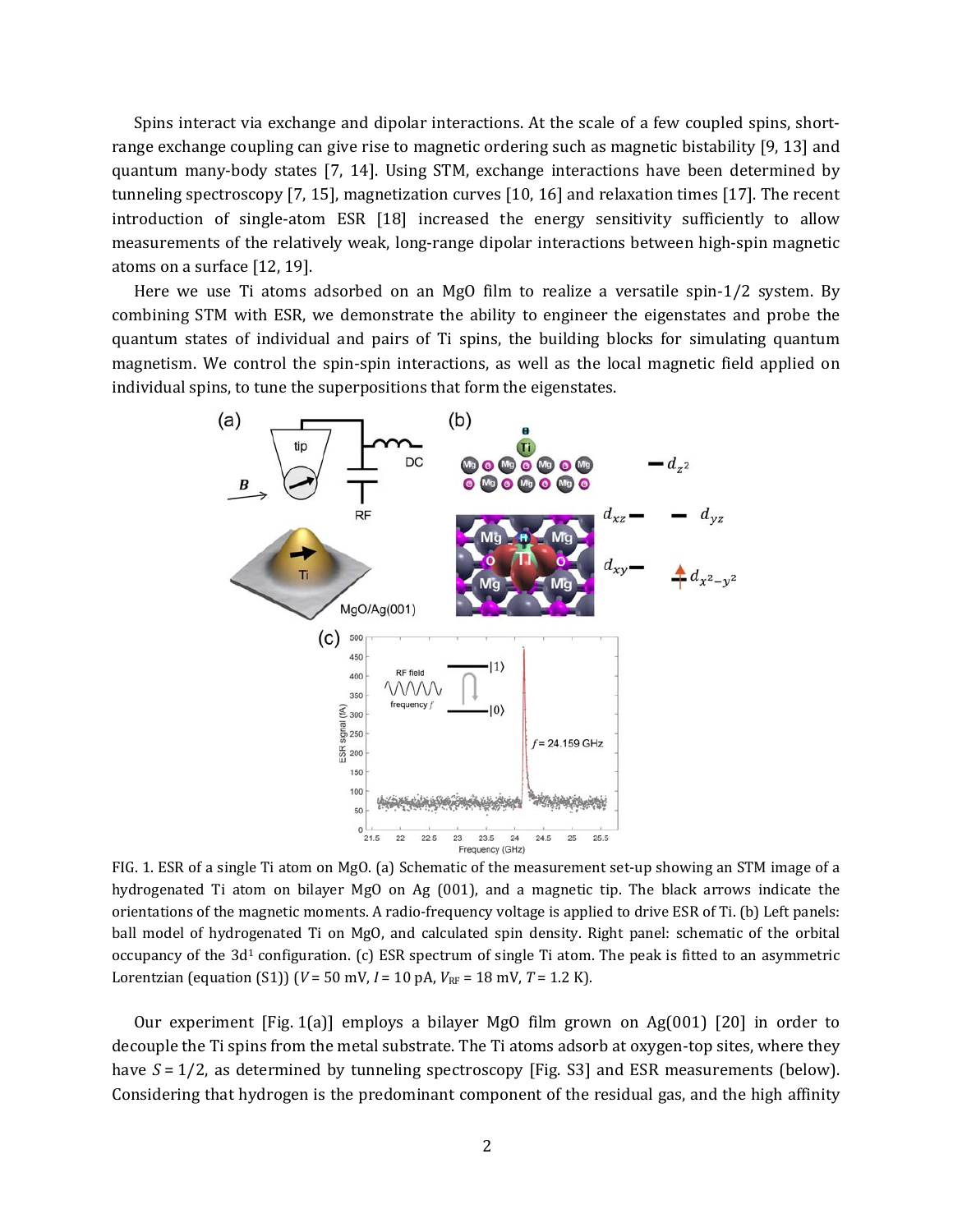of Ti for H in various environments [21], it is likely the Ti atom is hydrogenated. Our DFT calculations show that while clean Ti on MgO has spin  $S = 1$ , hydrogenated Ti has  $S = 1/2$  [Fig. 1(b)]. The orbital moment of hydrogenated Ti is quenched, resulting in a spin-1/2 atom. Here, we focus only on the hydrogenated Ti atom species, and refer to it below simply as Ti. An external magnetic field *B* of 0.9 T sets the Zeeman splitting of the Ti spins. The field direction is mostly in the plane of the surface, and its in-plane component is along the [110] direction of the MgO lattice [Figs. 2(b) and 2(c)]. The two spin states have spin projection  $-1/2$  and  $+1/2$  and are denoted  $|0\rangle$  and  $|1\rangle$ respectively.

We are able to perform single-atom ESR on individual Ti spins [Fig. 1(c)], which are driven and sensed electrically, similar to the ESR of Fe atoms [18]. Transitions between |0⟩ and |1⟩ states of the Ti spin under the tip are driven resonantly by applying a radio-frequency (RF) voltage [Fig. 1(a)]. The change of state populations is detected by tunnelling magnetoresistance when the RF frequency matches the energy difference between spin states [18]. The ESR transition is likely driven by an effective time varying magnetic field arising from the magnetic tip due to the motion of the Ti atom caused by the oscillating electric field [22]. Spin resonance of Ti at typical conditions senses spin interactions with an energy resolution of  $\sim 0.01$  µeV. It also shows a phase coherence time  $T_2 \approx 100$  ns and a spin-flop time of 1.1 µs (Supplemental Section 6), comparable to those of Fe on MgO [18].

The spin Hamiltonian  $H = H_{\text{Zee}} + H_{\text{int}}$  describing the spin interactions of two Ti adatoms consists of two parts (see Fig. 2(a) and Supplemental Section 7):

$$
H_{\text{Zee}} = \gamma \hbar S_{1z} (B + B_{\text{tip}}) + \gamma \hbar S_{2z} B
$$

$$
H_{\text{int}} = J S_1 \cdot S_2 + D (3S_{1z} S_{2z} - S_1 \cdot S_2)
$$

The Zeeman term  $H_{\text{Zee}}$  represents the interaction of each spin with the magnetic field *B*, where  $S_i$  = (*Si*x, *Si*y, *Si*z) is the spin operator of atom *i*, and *γ* is the gyromagnetic ratio. The direction of the uniform external field *B* is defined as *z*. The Ti spin under the tip (*S***1**) experiences an additional local effective magnetic field  $(B_{tip})$  due to exchange coupling to the magnetic tip [17, 22]. The interaction Hamiltonian *H*int describes both the exchange (*J*) and dipolar (*D*) couplings between the two Ti spins, which results in a correlation of their spin orientations. In the Hamiltonian *H*int, we have adopted the secular approximation since the Zeeman energy is much larger than the dipolar coupling [23]. The dipolar coupling is  $D = \mu_0 \mu_{\text{Ti}}^2 (1-3\cos^2\theta)/2\pi r^3$ , where *θ* is the angle between connecting vector  $\hat{\bf r}$  and the direction of the applied magnetic field, r is the Ti-Ti distance, and  $\mu_{\rm Ti}$  is the Ti magnetic moment.

The interaction strengths *J* and *D* can be controlled by adjusting the relative spatial positions of the two Ti spins using STM manipulation. We fabricated different Ti dimers of well-defined interatomic distances and orientations on the MgO lattice [Fig. 2(b), top panels]. ESR spectra taken with the tip positioned above one of the Ti atoms show two peaks [Fig. 2(b), bottom panels], corresponding to the two thermally occupied spin states of the coupled atom [19]. The splitting between the peaks  $\Delta f = (I + 2D)/\hbar$  offers a precise measurement of the magnetic interaction strength, which strongly depends on the relative spatial positions of the atoms (Supplemental Section 7) [12, 19, 24].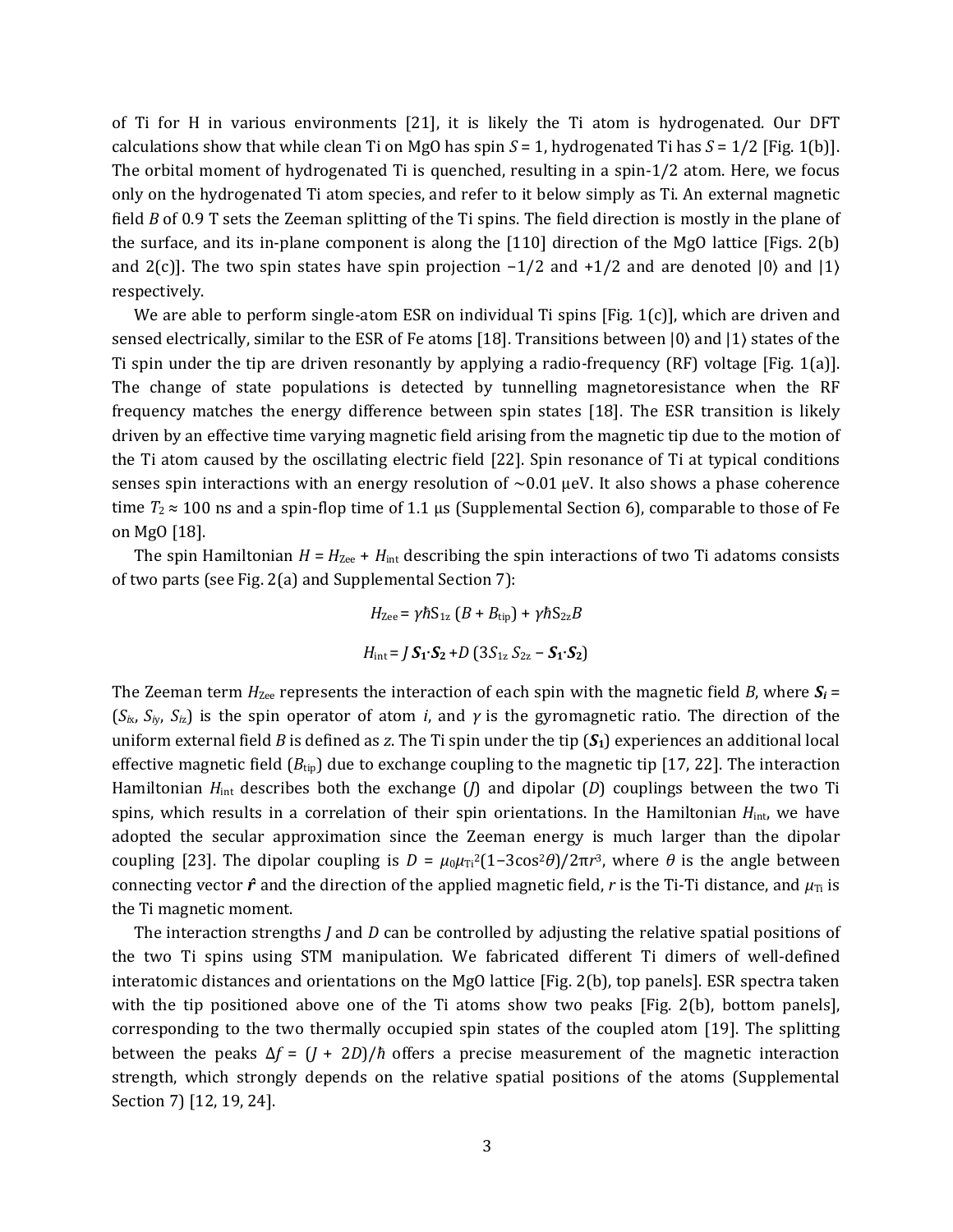

FIG. 2. Engineering magnetic couplings between two Ti atoms. (a) Schematic of the measurement of Ti-Ti couplings. (b) Top panels: positions of assembled Ti dimers are labeled (*n*, *m*) giving the number of unit cells separating them in increments of the oxygen lattice (Lattice constant: 2.88 Å). Grey circles represent oxygen atoms. Bottom panels: corresponding ESR spectra (*V* = 50, 50, 40 mV, *I* = 1, 1, 7 pA, *V*RF = 22, 22, 30 mV, *T* = 1.2 K). Measured ESR splitting is shown. (c) Positions of all measured Ti dimers on MgO. Each of the yellow Ti constitutes one position relative to the center (blue) Ti. Note that only 8 dimers are needed to be assembled in order to measure the 16 unique relative positions shown in Fig. 2(c). (d) ESR splitting of 11 assembled dimers as a function of azimuthal angle *θ* in (c). Negative values correspond to ferromagnetic (FM) coupling. The black curve is the fit to the model Hamiltonian *H* (see also Fig. S7(a)), tracing along a square that contains the yellow Ti in (c).

At larger atom separations, the anisotropic dipolar coupling is dominant and can be tuned from antiferromagnetic (AFM) to ferromagnetic (FM) by positioning Ti atoms at different orientations. As shown below, the eigenstates here are well described as Zeeman product states, since the Zeeman energy difference of two Ti spins due to  $B_{\text{tip}}$  is much larger than the dipolar coupling. In the dimer (2, **−**3) in Fig. 2(b), the spins are almost perpendicular to the connecting spatial vector *r̂*. This yields a positive *D*, favoring AFM coupling. Consequently, less energy is required to flip the spin under the tip when the coupled atom is in its ground state, and the taller ESR peak appears at lower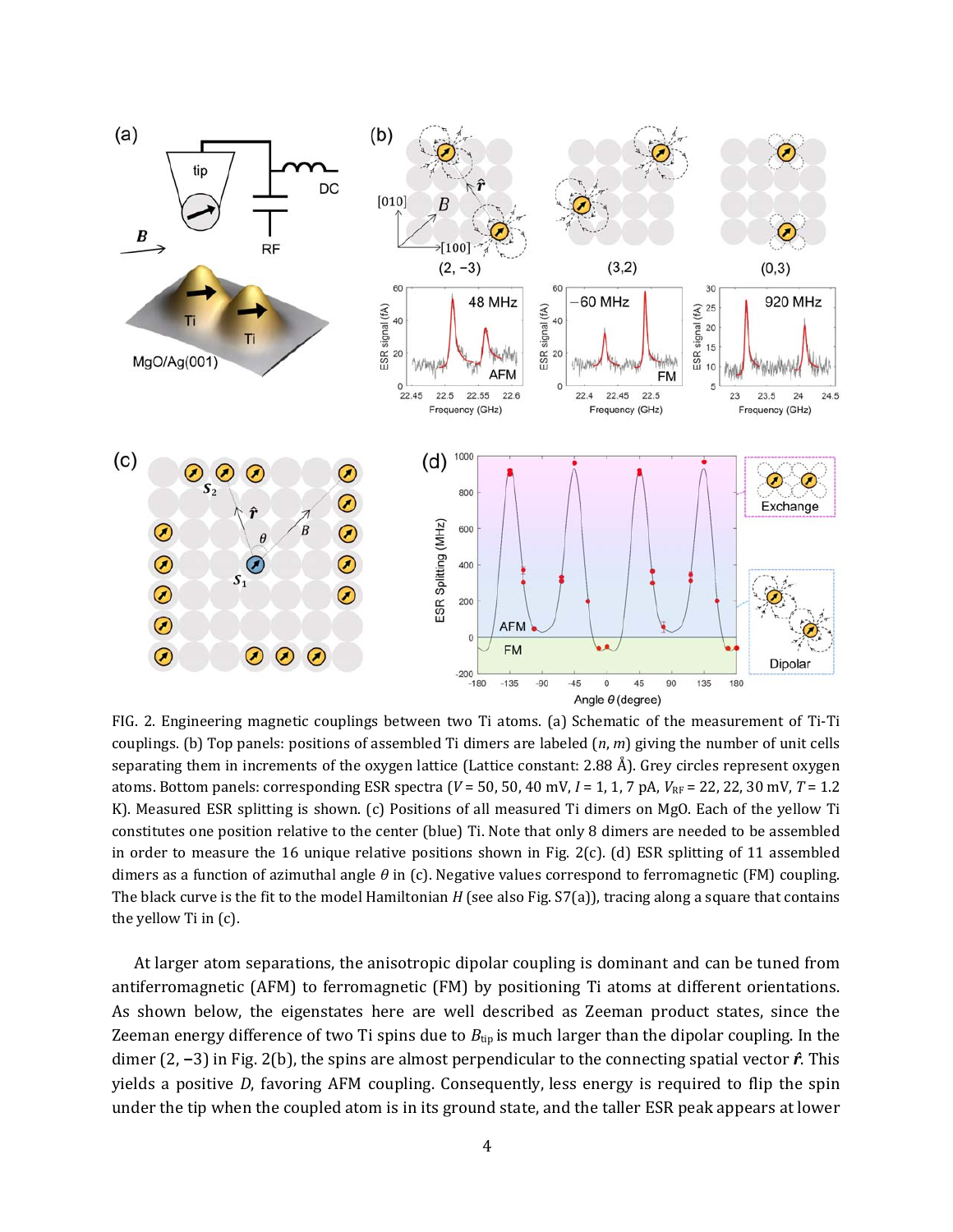frequency. The dimer (3, 2) in Fig. 2(b) has identical interatomic distance (10.4 Å) but different orientation. In this case, we find a FM interaction  $(D \text{ is negative})$  and the taller peak accordingly appears at higher frequency. When the atoms are close enough, the Heisenberg exchange interaction starts to dominate, giving rise to a rapid increase in the coupling strength as the separation is reduced (dimer  $(0, 3)$  in Fig. 2(b)). The taller peak is seen at lower frequency, which indicates that the exchange coupling is AFM (*J* is positive). Note that since we only observe two peaks in the ESR spectra of a dimer in the dipolar coupling regime, the Ti spin should have only two possible directions, and thus has a spin *S* = 1/2.

We obtain the coupling parameters *J* and *D* from a fit of the ESR splitting of all 11 dimers [Fig. 2(d)]. Fitting results [Figs. 2(d) and S7(a)] using isotropic exchange coupling *J* = *J*0∙exp(−(*r*−*r*0)/*d*ex) yield a decay constant of  $d_{\text{ex}} = 0.40 \pm 0.02$  Å, and a coupling strength of 0.97  $\pm$  0.03 GHz at  $r = r_0 =$ 8.64 Å (three lattice constants). This decay constant implies a reduction of the exchange interaction by a factor of  $\sim$ 12 when the distance is increased by 1 Å. This behavior is comparable to the characteristic decay of exchange interaction across a vacuum gap (see Fig. 3(a)) [17, 25], which suggests that the Ti atoms are coupled through vacuum rather than by coupling mediated by the substrate conductor.

The fitting [Fig. 2(d)] also yields the moment  $\mu_{Ti} = \gamma \hbar/2 = 0.99 \pm 0.11 \mu_B$  [19], consistent with the moment of a free electron. A two-dimensional map of the fitted coupling strength [Fig. S7(b)] exhibits the expected mirror symmetry with respect to *B* and reveals both FM and AFM regions.



FIG. 3. Tuning the quantum eigenstates of two coupled spins. (a) Effective tip magnetic field as a function of tip height. Zero tip height corresponds to the junction resistance of 1 G $\Omega$  (V = 40 mV, I = 40 pA, T = 1.2 K). Inset: ESR frequency of an isolated Ti atom as a function of tip height. The asymptotic value (22.37 GHz) describing the absence of the STM tip is indicated by the red dashed line. The solid lines are exponential fits. (b) Schematic energy level diagram of the two Ti spins as a function of *B* and *B*tip for given *J* and *D*. (c) ESR spectra on one of the Ti spins of the  $(0, 3)$  dimer at three different tip fields  $(V = 40 \text{ mV}, I = 10, 7 \text{ and } 4 \text{ pA}, V_{\text{RF}})$ = 30−40 mV, *T* = 1.2 K). Spectra are normalized with respect to peak III and vertically offset for clarity. (d) *f*III − *f*I as a function of *B*tip (black points). The black curve is a fit to the Hamiltonian *H* in the main text. Arrows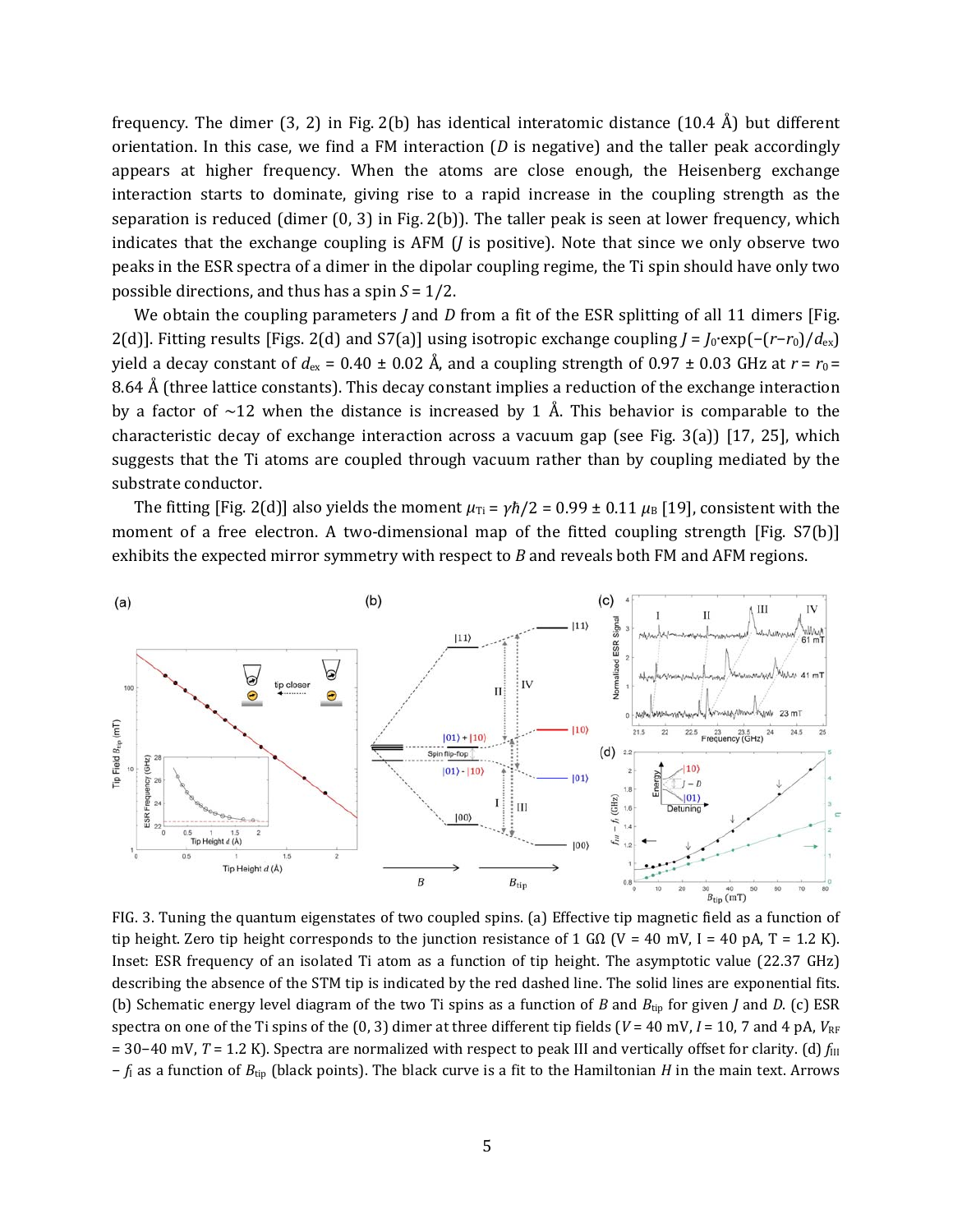show positions of the spectra in (c). The green curve is the calculated interaction ratio *η*. Inset shows a schematic of the avoided level crossing.

We gain additional control of the spin Hamiltonian of the Ti pairs by using the effective magnetic field from the STM tip  $(B_{tip})$  applied to any selected atom, in a manner similar to Ref. [17].  $B_{tip}$  is calibrated on an isolated Ti atom by measuring the ESR frequency as a function of the tip-atom distance [Fig. 3(a), inset]. The ESR frequency corresponds to the total Zeeman energy due to both *B*<sub>tip</sub> and *B*. We determine the interaction with the tip by subtracting the asymptotic value for infinite tip-sample distance. We find that tip-induced frequency shift has an exponential dependence, suggesting an exchange interaction between tip and the Ti. The exchange interaction has an exponential decay constant of  $0.47 \pm 0.01$  Å (which varies by  $\sim 10\%$  for different tips) and gives rise to an effective  $B_{\text{tip}}$  ranging from 5-140 mT [Fig. 3(a)].

We now consider the influence of  $B_{\text{tip}}$  on the quantum eigenstates of a spin-1/2 pair. We choose Zeeman product states, |00⟩, |01⟩, |10⟩ and |11⟩ as the basis. The interaction Hamiltonian can be rewritten as *H*int = (*J*+2*D*)*S*1z*S*2z + (*J*−*D*)(*S*1x*S*2x+*S*1y*S*2y), where the *S*1z*S*2z term shifts the energy levels of the four basis states, and the flip-flop term  $(S_{1x}S_{2x}+S_{1y}S_{2y})$  causes the superposition of the states |01⟩ and |10⟩. For this Hamiltonian, states |00⟩ and |11⟩ are eigenstates, but in general, states |01⟩ and  $|10\rangle$  are not. The other two quantum eigenstates are:

$$
|+\rangle = \cos(\xi/2) |10\rangle + \sin(\xi/2) |01\rangle
$$

$$
|-\rangle = \sin(\xi/2) |10\rangle - \cos(\xi/2) |01\rangle
$$

where the mixing parameter  $\xi$  is given by tan  $\xi = 1/\eta$ , and  $\eta$  is the ratio between the tip-induced energy detuning ( $\gamma \hbar B_{\text{tip}}$ ) and the spin flip-flop coupling (*J*−*D*). When  $\eta \gg 1$ , as is the case in Fig. 2(b), the eigenstates are well described as Zeeman product states [Fig. 3(b)]. In contrast, when *η* is small (the flip-flop coupling is comparable to or larger than the detuning), the eigenstates are linear superpositions of  $|01\rangle$  and  $|10\rangle$ .

Importantly, we find that the STM can drive ESR transitions between such many-body states in multi-spin structures even though the tip is positioned to interact with only one of the atoms. The allowed ESR transitions are determined by the transition matrix element (Supplemental Section 7), which is nonzero as long as the spin quantum number of the spin under the tip differs by 1 ( $\Delta m_s = \pm$ 1). The superposition states |+⟩ and |−⟩ cannot be written as a product of states of the two spins, which makes additional transitions available, for example, from the ground state to the first excited state  $\vert$ − $\rangle$ . We can thus drive transitions into the superposition states of the coupled spin system [Fig.  $3(b)$ ]. As a result, four ESR transitions are detected [Fig.  $3(c)$ ]. Note that the ESR transitions between triplet state |00⟩ (or |11⟩) and singlet state |01⟩−|10⟩ [Fig. 3(b)] are forbidden in traditional spin resonance, where a global time-varying magnetic field is used to drive spins [24].

The energy difference between the two superposition states can then be directly measured by the frequency difference between peaks III and I [Figs. 3(b), 3(c) and S8]. As we lower the tipinduced magnetic field, the frequency difference remains non-zero, indicating that the quantum states 'repel' each other near the avoided level crossing [Fig. 3(d), inset]. Fitting the peak splitting [Fig. 3(d)] yields a flip-flop coupling (*J*−*D*) = 0.94 ± 0.02 GHz, in excellent agreement with the value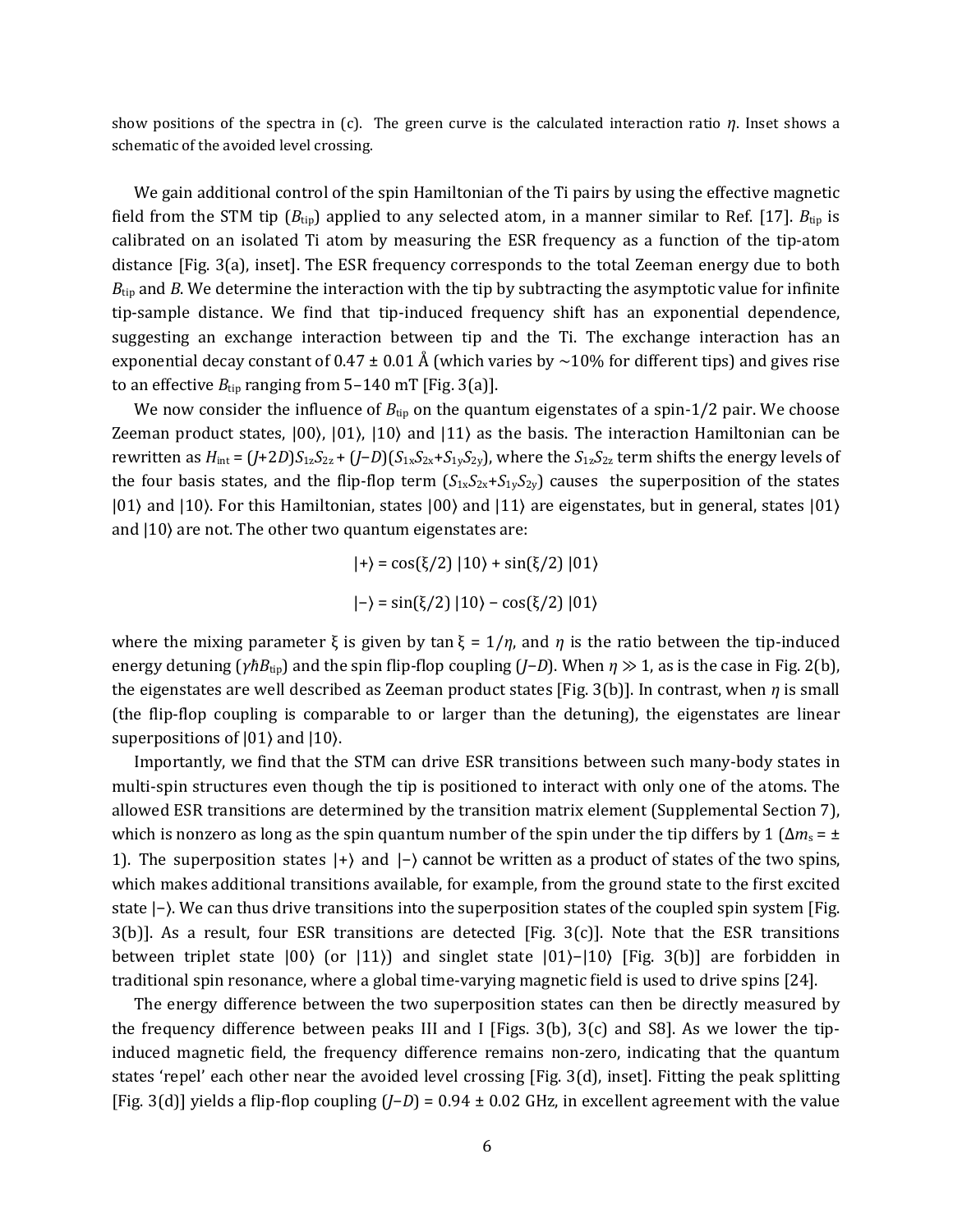of (*J*−*D*) = 0.99 ± 0.03 GHz deduced for this dimer from the fitting results of Fig. 2(d). Note that the two additional ESR peaks (I and II) become more prominent compared to other peaks as  $B_{\text{tip}}$ decreases [Fig. 3(c)]. This observation reflects the increased quantum superposition present in states  $|+\rangle$  and  $|-\rangle$ .

We can quantify the quantum superposition present in the two eigenstates  $|+\rangle$  and  $|-\rangle$  at different *B*tip by calculating the interaction ratio *η* = *γћB*tip/|*J*−*D*|. The precise control over the local magnetic field [Fig. 3(a)] enables us to tune the superposition in each eigenstate by controlling the ratio *η* [Fig. 3(d)]: decreasing *B*tip reduces *η*, which results in increased state superposition. Note that for any given dimer, the frequency difference between peaks III and IV is constant, given by the fixed Ti-Ti coupling, and it is independent of the interaction ratio *η* [Figs. 3(c) and S8].

With the ability to engineer the eigenstates of coupled spin-1/2 atoms and to probe the states at an energy scale of 0.01 μeV, it is now possible to study spin chains and networks that display phenomena such as topological states and fractional excitations [14, 26, 27]. The precise atom manipulation presented here provides scalability in constructing engineered spin networks.

We thank Bruce Melior for expert technical assistance and T. Greber for discussions. We gratefully acknowledge financial support from the Office of Naval Research. Y.B., P.W., T.C. and A.J.H acknowledge support from IBS-R027-D1. W.P. thanks the Natural Sciences and Engineering Research Council of Canada for fellowship support. F.D.N. appreciates support from the Swiss National Science Foundation under project number PZ00P2\_167965. A.F. acknowledges CONICET (PIP11220150100327) and FONCyT (PICT-2012-2866). J.F-R. and J.L.L. thank Marie-Curie-ITN 607904 SPINOGRAPH and FCT, under the project "PTDC/FIS-NAN/4662/2014".

## **References**

[1] K. Kim, M. S. Chang, S. Korenblit, R. Islam, E. E. Edwards, J. K. Freericks, G. D. Lin, L. M. Duan, and C. Monroe, Nature **465**, 590 (2010).

[2] A. Friedenauer, H. Schmitz, J. T. Glueckert, D. Porras, and T. Schaetz, Nat. Phys. **4**, 757 (2008).

[3] F. D. M. Haldane, Phys. Rev. Lett. **50**, 1153 (1983).

- [4] L. Balents, Nature **464**, 199 (2010).
- [5] A. Kitaev, Ann. Phys-new. York. **321**, 2 (2006).
- [6] I. M. Georgescu, S. Ashhab, and F. Nori, Rev. Mod. Phys. **86**, 153 (2014).
- [7] C. F. Hirjibehedin, C. P. Lutz, and A. J. Heinrich, Science **312**, 1021 (2006).
- [8] A. Spinelli, B. Bryant, F. Delgado, J. Fernández-Rossier, and A. F. Otte, Nat. Mater. **13**, 782 (2014).
- [9] S. Loth, S. Baumann, C. P. Lutz, D. M. Eigler, and A. J. Heinrich, Science **335**, 196 (2012).

[10] A. A. Khajetoorians, J. Wiebe, B. Chilian, S. Lounis, S. Blugel, and R. Wiesendanger, Nat. Phys. **8**, 497 (2012).

[11] A. A. Khajetoorians, J. Wiebe, B. Chilian, and R. Wiesendanger, Science **332**, 1062 (2011).

[12] F. D. Natterer, K. Yang, W. Paul, P. Willke, T. Choi, T. Greber, A. J. Heinrich, and C. P. Lutz, Nature **543**, 226 (2017).